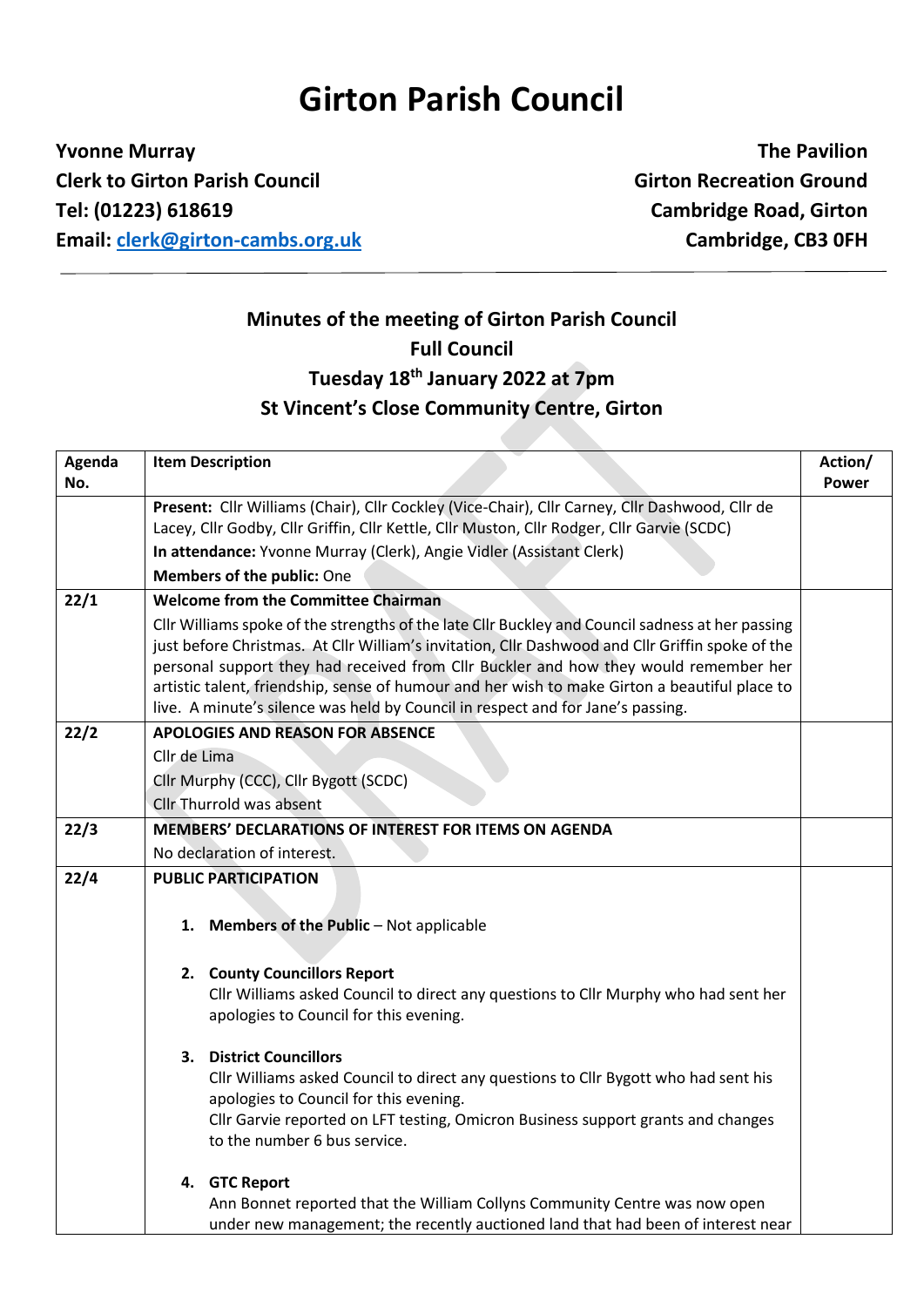|        | Manor Farm, had no vehicle access and so was not pursued. It sold for £196,000                                                                                                                                                                                                                                                                                                                                                                                                                                                                                                                                                                                                                                                                                                                                                                                                                                                                                                                                                                                                                                                                                                                                                                                                                                                                                                                                                                                       |                 |  |  |
|--------|----------------------------------------------------------------------------------------------------------------------------------------------------------------------------------------------------------------------------------------------------------------------------------------------------------------------------------------------------------------------------------------------------------------------------------------------------------------------------------------------------------------------------------------------------------------------------------------------------------------------------------------------------------------------------------------------------------------------------------------------------------------------------------------------------------------------------------------------------------------------------------------------------------------------------------------------------------------------------------------------------------------------------------------------------------------------------------------------------------------------------------------------------------------------------------------------------------------------------------------------------------------------------------------------------------------------------------------------------------------------------------------------------------------------------------------------------------------------|-----------------|--|--|
|        | which was hugely over the guide price; and that the Youth worker program was                                                                                                                                                                                                                                                                                                                                                                                                                                                                                                                                                                                                                                                                                                                                                                                                                                                                                                                                                                                                                                                                                                                                                                                                                                                                                                                                                                                         |                 |  |  |
| 22/5   | being resumed in January/February.<br>Minutes Approved from meeting of 16 November 2021                                                                                                                                                                                                                                                                                                                                                                                                                                                                                                                                                                                                                                                                                                                                                                                                                                                                                                                                                                                                                                                                                                                                                                                                                                                                                                                                                                              |                 |  |  |
|        | Councillors confirmed required edits to the minutes including typos.                                                                                                                                                                                                                                                                                                                                                                                                                                                                                                                                                                                                                                                                                                                                                                                                                                                                                                                                                                                                                                                                                                                                                                                                                                                                                                                                                                                                 |                 |  |  |
|        | Note there were no minutes from December as the Committee was cancelled due to COVID                                                                                                                                                                                                                                                                                                                                                                                                                                                                                                                                                                                                                                                                                                                                                                                                                                                                                                                                                                                                                                                                                                                                                                                                                                                                                                                                                                                 |                 |  |  |
| 22/6   | <b>Matters arising</b>                                                                                                                                                                                                                                                                                                                                                                                                                                                                                                                                                                                                                                                                                                                                                                                                                                                                                                                                                                                                                                                                                                                                                                                                                                                                                                                                                                                                                                               |                 |  |  |
|        | No Matters raised from previous Minutes                                                                                                                                                                                                                                                                                                                                                                                                                                                                                                                                                                                                                                                                                                                                                                                                                                                                                                                                                                                                                                                                                                                                                                                                                                                                                                                                                                                                                              |                 |  |  |
| 22/7   | Business items requiring a decision, or consideration by the Council.                                                                                                                                                                                                                                                                                                                                                                                                                                                                                                                                                                                                                                                                                                                                                                                                                                                                                                                                                                                                                                                                                                                                                                                                                                                                                                                                                                                                |                 |  |  |
| 22/7.1 | <b>MOTION: To approve extension of delegated authorization of payment of Supplier invoices</b>                                                                                                                                                                                                                                                                                                                                                                                                                                                                                                                                                                                                                                                                                                                                                                                                                                                                                                                                                                                                                                                                                                                                                                                                                                                                                                                                                                       |                 |  |  |
|        | <b>APPROVAL:</b> Amended motion proposed by Cllr De Lacey as below:                                                                                                                                                                                                                                                                                                                                                                                                                                                                                                                                                                                                                                                                                                                                                                                                                                                                                                                                                                                                                                                                                                                                                                                                                                                                                                                                                                                                  |                 |  |  |
|        | That invoice authorisation and payment for the next two months from the date of this<br>meeting to March Full Council meeting will be actioned by our new Clerk/RFO, Chair, Vice<br>Chair and one other councillor to ensure that Council services are maintained and<br>relationships with our valued suppliers are preserved. This Scheme of delegation will be<br>reviewed post update of Girton Parish Council Financial Regulations scheduled to be<br>presented at March Full Council.                                                                                                                                                                                                                                                                                                                                                                                                                                                                                                                                                                                                                                                                                                                                                                                                                                                                                                                                                                         |                 |  |  |
|        | APPROVAL OF AMENDED MOTION: Proposed by Cllr Williams, seconded by Cllr de Lacey.<br>Unanimous approval.                                                                                                                                                                                                                                                                                                                                                                                                                                                                                                                                                                                                                                                                                                                                                                                                                                                                                                                                                                                                                                                                                                                                                                                                                                                                                                                                                             |                 |  |  |
|        | <b>DISCUSSION HIGHLIGHTS:</b> The clerk is to check with CAPALC for any recommendation on this<br>issue.                                                                                                                                                                                                                                                                                                                                                                                                                                                                                                                                                                                                                                                                                                                                                                                                                                                                                                                                                                                                                                                                                                                                                                                                                                                                                                                                                             |                 |  |  |
| 22/7.2 | <b>MOTION: To approve additional signatories for all Parish Council Accounts</b>                                                                                                                                                                                                                                                                                                                                                                                                                                                                                                                                                                                                                                                                                                                                                                                                                                                                                                                                                                                                                                                                                                                                                                                                                                                                                                                                                                                     | Approved        |  |  |
|        | 1. For GPC Co-operative Communityplus Account - Girton Parish Council resolved:<br>To remove the following signatories from the Co-operative Bank Accounts: Mrs J E S<br>a)<br><b>Buckler - Deceased</b><br>b) To approve the additional signatories: Cllr Dashwood, Cllr Muston, Cllr Griffin<br>2. For our Cambridge Building Society Accounts - Girton Parish Council resolved:<br>a) To remove the following signatories from the CBS Accounts numbered (to be<br>confirmed in communication with CBS): Mrs J E S Buckler - Deceased,<br>Ms<br>R.<br><sub>C</sub><br>Barnes - No longer a Councillor, Mrs C S Pollock - No longer on the Council staff, and<br>no longer in contact with the Council.<br>To approve the additional signatories: Cllr Dashwood, Cllr Muston, Cllr Griffin<br>b)<br>3. For our Melton Mowbray Building Society Account - Girton Parish Council resolved:<br>a) To remove the following signatories from the Melton Mowbray Account numbered<br>(to be confirmed in communication with Melton Mowbray BS): Ms R C Barnes - No<br>longer a Councillor, Cllr Godby - who stated she was unlikely to stand in May 2022<br>Elections, Mrs C S Pollock - No longer on the Council staff, and no longer in contact<br>with the Council.<br>To approve the additional signatories: Cllr Dashwood, Cllr Muston, Cllr Griffin<br>b)<br><b>APPROVAL:</b> proposed by Cllr Williams (Chair), seconded by Cllr de Lacey, Unanimous<br>approval. |                 |  |  |
| 22/7.3 | Approve implementation of MS365 Basic Access for all Councillors                                                                                                                                                                                                                                                                                                                                                                                                                                                                                                                                                                                                                                                                                                                                                                                                                                                                                                                                                                                                                                                                                                                                                                                                                                                                                                                                                                                                     | <b>Approved</b> |  |  |
|        | <b>MOTION:</b> Council is asked to approve:<br>a) Move to *.gov.uk domain and consistently use this domain for Girton Parish Council email.                                                                                                                                                                                                                                                                                                                                                                                                                                                                                                                                                                                                                                                                                                                                                                                                                                                                                                                                                                                                                                                                                                                                                                                                                                                                                                                          |                 |  |  |